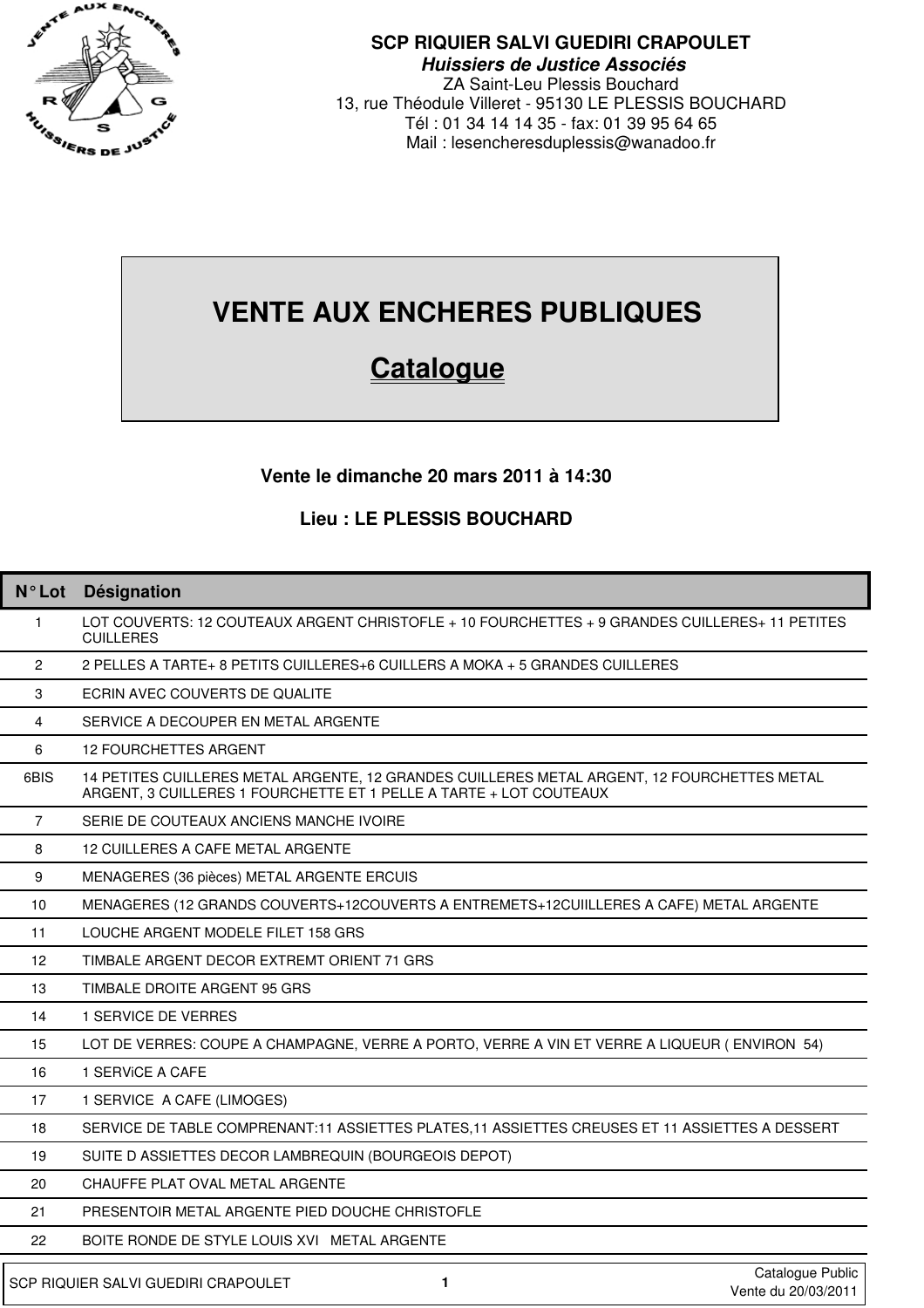| $N^{\circ}$ Lot | <b>Désignation</b>                                                                                                                              |
|-----------------|-------------------------------------------------------------------------------------------------------------------------------------------------|
| 23              | <b>TOASTE VIN ARGENT 64 GRS</b>                                                                                                                 |
| 24              | FLACON A WHISKY CRISTAL COL ARGENT                                                                                                              |
| 25              | MINIATURE OVALE CADRE BRONZE                                                                                                                    |
| 26              | NETSUKE IVOIRE GRENOUILLE                                                                                                                       |
| 27              | NETSUKE IVOIRE HOMME BARBU ASSIS                                                                                                                |
| 28              | NETSUKE IVOIRE JEUNE FILLE SUR UN CHAT                                                                                                          |
| 29              | 2 BRONZES MOINES SUR BASE MARBRE                                                                                                                |
| 30              | LOUPE DE BUREAU EN BRONZE                                                                                                                       |
| 31              | BRULE ENCENT BRONZE DORE                                                                                                                        |
| 32              | COUPE BICOLORE EN CRISTAL DE SAINT LOUIS                                                                                                        |
| 33              | <b>VASE EN BRONZE ARGENTE</b>                                                                                                                   |
| 34              | COFFRET RONCE DE NOYER DECOR LAITON ET NACRE                                                                                                    |
| 35              | JARDINIERE OVALE BRONZE DORE                                                                                                                    |
| 36              | SERIE DE 6 CASSEROLES EN CUIVRE                                                                                                                 |
| 37              | ECUELLE COUVERTE A OREILLES ETAIN                                                                                                               |
| 38              | PLAT EN CHOISY LE ROI DEDOR MAJOLIQUE                                                                                                           |
| 39              | <b>BOITE EN BISCUIT LIMOGES</b>                                                                                                                 |
| 40              | PICHET PERROQUET SAINT CLEMENT                                                                                                                  |
| 41              | LAMPE PETROL BRONZE ET MARBRE VERRE DECOR FLEURS                                                                                                |
| 42              | <b>JUMELLE "LEMAIRE PARIS"</b>                                                                                                                  |
| 43              | LAMPE "DAME JEANNE"                                                                                                                             |
| 44              | <b>VASE CHINOIS</b>                                                                                                                             |
| 45              | <b>VASE EN TERRE CUITE</b>                                                                                                                      |
| 46              | 1 VASE MOTIF FLEURS                                                                                                                             |
| 47              | 1 BOITE A COUTURE (AFRICAINE)                                                                                                                   |
| 48              | 1 CHEVAL EN TERRE                                                                                                                               |
| 49              | VASE EN CANTON XIX <sup>°</sup> "SCENES DE COUR" MONTURE EN BRONZE                                                                              |
| 50              | <b>GRAND BOL ASSORTI TRES RICHE DECOR</b>                                                                                                       |
| 51              | SUITE DE 6 POTS EN FAIENCES DE JERSEY XIX <sup>°</sup>                                                                                          |
| 52              | PETIT LOT DE FLACONS DE PARFUM                                                                                                                  |
| 53              | 2 BOITES A MOUCHES EN PORCELAINE                                                                                                                |
| 54              | BOULE PRESSE PAPIER CLICHY XIX <sup>°</sup>                                                                                                     |
| 55              | BOULE PRESSE PAPIER SAINT LOUIS SIGNEE S.L                                                                                                      |
| 56              | MOUTARDIER DE COLLECTION                                                                                                                        |
| 57              | <b>BISCUIT "L ENFANT AU LAPIN"</b>                                                                                                              |
| 58              | PETIT SALERON A LA CHEVRE POLYCHROME                                                                                                            |
| 59              | GRAND PLAT ROND EMAILLE ET CLOISONNE DECOR A LA CIGOGNE                                                                                         |
| 60              | ENCRIER EN PORCELAINE                                                                                                                           |
| 61              | <b>COUPE EN FAIENCE EMAILLEE</b>                                                                                                                |
| 62              | LOT DANS 1 JARRE ANTIQUE: MONNAIES + PIECES DE FOUILLES + LAMPE A HUILE + MONNAIES ROMAINES +<br>BRONZES MEROVINGIENS ET LA LAMPE CARTHAGINOISE |
| 63              | LOT DE DISQUES EN CARTON POUR POLYPHON XIX <sup>°</sup>                                                                                         |
| 64              | 2 PETITS IVOIRES INDIEN ET JAPONAIS                                                                                                             |
|                 |                                                                                                                                                 |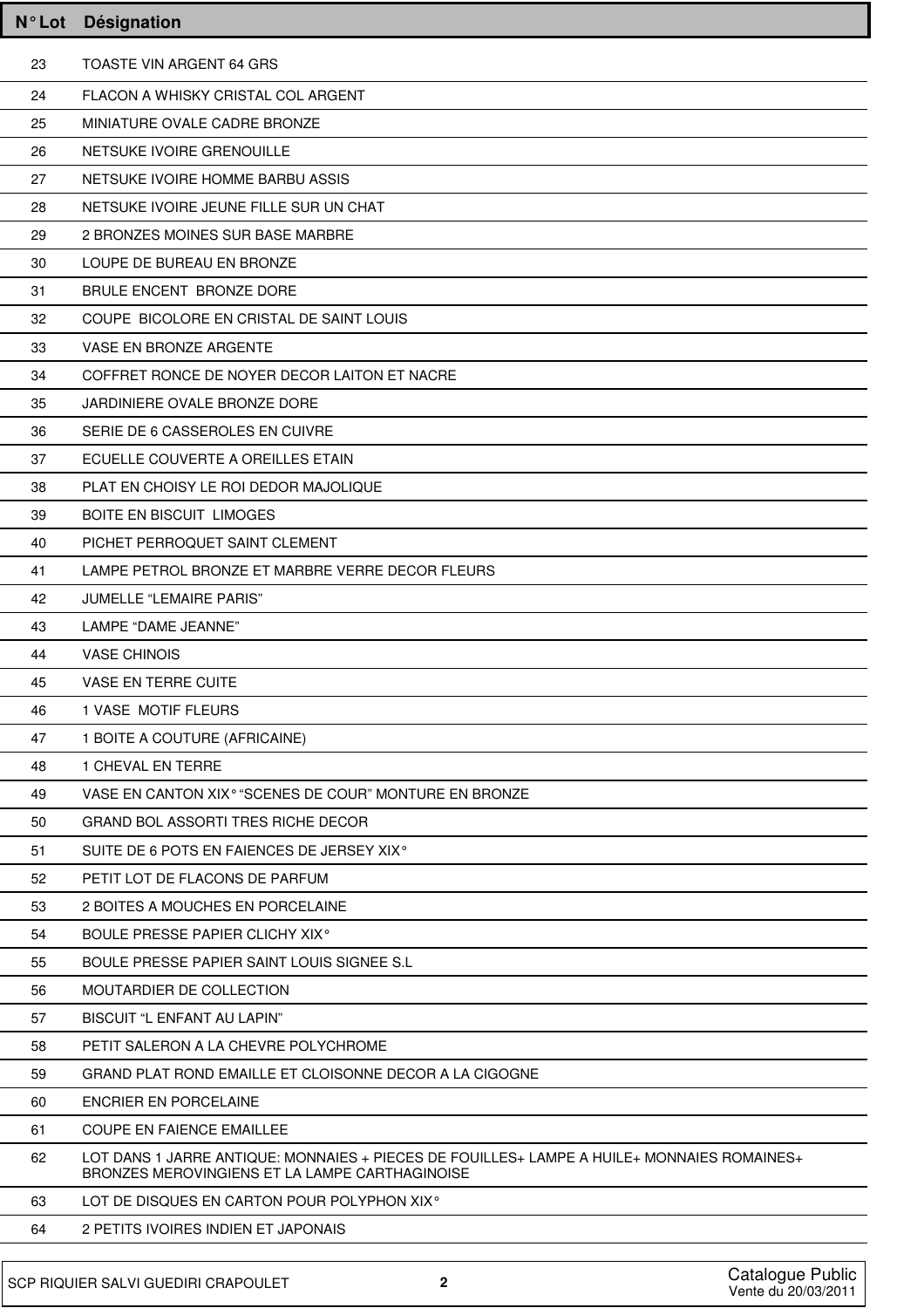| $N^{\circ}$ Lot | Désignation                                                                                                        |
|-----------------|--------------------------------------------------------------------------------------------------------------------|
| 65              | <b>COUPE EN CRISTAL</b>                                                                                            |
| 66              | 6 TASSES A THE PORCELAINE JAPON                                                                                    |
| 67              | NAPPE EN DENTELLE LUXEUIL                                                                                          |
| 68              | PETIT CADRE "FEMME"                                                                                                |
| 69              | 1 BOITE AVEC MEDAILLON                                                                                             |
| 70              | <b>SERRE LIVRE "CHAMOIS"</b>                                                                                       |
| 71              | 5 FILTRES A CAFE METAL ARGENTE                                                                                     |
| 72              | PAIRE D'ASSIETTES DE L'EST FIN XIX <sup>°</sup>                                                                    |
| 73              | <b>IMPORTANT PICHET ETAIN XIX<sup>°</sup></b>                                                                      |
| 74              | 2 ASSIETTES ETAIN XVIII <sup>°</sup> POINCONS DE MAITRE                                                            |
| 75              | CARTONDE QUATRE CRAYONS "PERSONNAGES ILLUSTRES" PAR GINESTET                                                       |
| 76              | POUPEE SFBJ MOULE ET CORPS JUMEAU PRESENTEE DANS SA MALLE DE LA MEME EPOQUE AVEC TROUSSEAU,<br>CHAUSSURES          |
| 77              | TRES BEAU BEBE CARACTERE SUR SA CHAISE BEAU HABITS (FELE)                                                          |
| 78              | MALLE DE TOILETTE MODELE HERMES AVEC NOMBREUX ACCESSOIRES DE QUALITE                                               |
| 79              | 4 ANTIQUE OUTIL DE TRAVAIL EN FORME D OISEAUX"ANI-ANI" EN TEAK PROVENANCE LAM PUNG REGION SUD<br>SUMATRA 1875-1925 |
| 80              | ANTIQUE PORTE VERRE PROVENANCE MADURA ISLAN EARLY 1900                                                             |
| 81              | ANTIQUE CUILERE A RIZ EN TEAK X 3 PIECES PROVENANCE JAVA 1900                                                      |
| 82              | BOITE ANTIQUE A TABAC PROVENANCE ILE MADURA                                                                        |
| 83              | BOITE A RIZ PROVENANCE SUD SUMATRA                                                                                 |
| 84              | 2 BOITES A RIZ CHINOIS                                                                                             |
| 85              | 1 GROS PINCEAU CALIGRAPHIE CHINOIS                                                                                 |
| 86              | 1 BOITE PINCEAU CHINOIS AVEC 5 PIECES                                                                              |
| 87              | 1 PORTE LIVRE "CORAN"EN ACAJOU MASSIF                                                                              |
| 88              | TABLEAU D UN COSTUME D ENFANT CHINOIS ANCIEN 1900                                                                  |
| 89              | 1 PANIER: MESURE A RIZ CHINOIS                                                                                     |
| 90              | FLACON FACTICE GEANT "EAU PAR KENZO" H:37                                                                          |
| 91              | FLACON FACTICE GEANT"FLEUR DE KENZO" X3                                                                            |
| 92              | FLACON FACTICE GEANT "KENZO POUR HOMME" H:30                                                                       |
| 93              | FLACON FACTICE GEANT"LANVIN FOR MEN" H:23                                                                          |
| 94              | FLACON FACTICE GEANT "ROSE DE CARDIN" H:46                                                                         |
| 95              | FLACON FACTICE GEANT"CHANEL N°5 "H:18                                                                              |
| 96              | FLACON FACTICE GEANT "HERMES CALECHE" H;20                                                                         |
| 97              | FLACON FACTICE GEANT KENZO "PARFUM D ETE " H :40                                                                   |
| 98              | FLACON FACTICE GEANT LALIQUE "OSCAR DE LA RENTA "H:19                                                              |
| 99              | FLACON FACTICE GEANT "PARFUMS REGINES" H: 42                                                                       |
| 100             | FLACON FACTICE GEANT "OMBRE ROSE JC BROSSEAU" H:31                                                                 |
| 101             | 2 FLACONS FACTICE GEANT "J.CHARLES BROSSEAU" H:30                                                                  |
| 102             | FLACON FACTICE GEANT "LE CHIC DE MOLYNEUX "H:34                                                                    |
| 103             | BRIQUET DUPONT METAL ARGENTE                                                                                       |
| 104             | 1 MINIATURE SUR PORCELAINE"LIMOGES" "JEUNES FILLES AU HOUX"                                                        |
| 105             | 1 CHAISE NOURRICE                                                                                                  |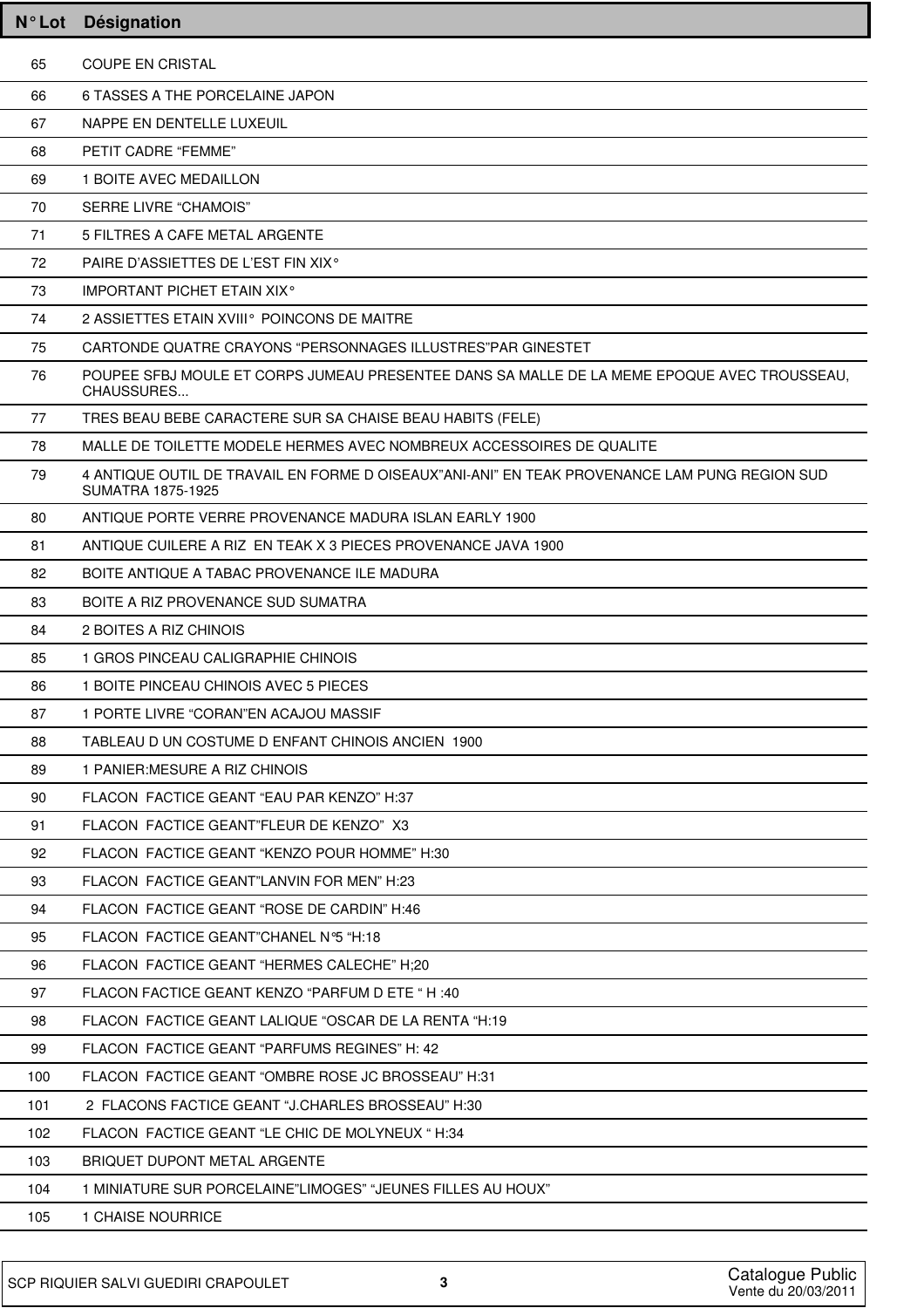| $N^{\circ}$ Lot | <b>Désignation</b>                                                                                                                                           |
|-----------------|--------------------------------------------------------------------------------------------------------------------------------------------------------------|
| 105A            | "SAINT"EN BOIS XIX°                                                                                                                                          |
| 106             | 2 STATUETTES VICTIMES DE L AMOUR" DAI                                                                                                                        |
| 107             | 1 BOUTIS + 2 TAIES                                                                                                                                           |
| 108             | IMPORTANTE PAIRE DE CHIENS STAFFORDSHIRE DEBUT XIX <sup>®</sup>                                                                                              |
| 109             | 2 PORTES PARCHEMIN INDONESIEN                                                                                                                                |
| 110             | 1 FOULARD "HERMES"                                                                                                                                           |
| 111             | 3/4 FOURRURE                                                                                                                                                 |
| 112             | 1 SAC NOE MONOGRAMME DE CHEZ "LOUIS VUITTON "                                                                                                                |
| 113             | 1 ETUIT CLEFS MONOGRAMME DE CHEZ "LOUIS VUITTON                                                                                                              |
| 114             | 1 PORTE BILLET ET CARTE MONOGRAMME DE CHEZ "LOUIS VUITTON                                                                                                    |
| 115             | 1 PORTE MONNAIE ET BILLET MONOGRAMME DE CHEZ "LOUIS VUITTON                                                                                                  |
| 116             | 1 PETIT SAC ET PORTE MONNAIE "LANCASTER"                                                                                                                     |
| 117             | 1 SAC CUIR "LA BAGAGERIE"                                                                                                                                    |
| 118             | GRAND BEBE ASSIS SUR SA CHAISE HEUBACH                                                                                                                       |
| 119             | <b>CHAT JAUNE</b>                                                                                                                                            |
| 120             | 1 TELESCOPE                                                                                                                                                  |
| 121             | MICROSCOPE XIX <sup>°</sup> DANS SA BOITE                                                                                                                    |
| 122             | PETIT MICROSCOPE DE LABO DEBUT DE SIECLE                                                                                                                     |
| 123             | LECTEUR DE VUE STEREOSCOPIQUE XIX <sup>°</sup> ET LOT DE VUES                                                                                                |
| 124             | MAQUETTE DE BATEAU EN MALACHITE ET IVOIRE                                                                                                                    |
| 125             | MAQUETTE DE JONQUE EPOQUE XIX <sup>°</sup>                                                                                                                   |
| 126             | <b>ECRITOIRE DE MARINE XIX<sup>°</sup></b>                                                                                                                   |
| 127             | LOT DE JEUX DE SOCIETE                                                                                                                                       |
| 128             | PENDULE D OFFICIER XIX <sup>°</sup> DANS SON ECRIN                                                                                                           |
| 129             | BELLE PENDULE BRONZE DORE DEMOISELLE SUSPENSION A FIL DEBUT XIX <sup>o</sup>                                                                                 |
| 130             | HORLOGE COMTOISE NON VENU                                                                                                                                    |
| 131             | PAIRE DE VASES A L ANTIQUE BRONZE PATINE EPOQUE NAPOLEON III                                                                                                 |
| 132             | POT COUVERT CHINOIS A DECOR PERSONNAGES                                                                                                                      |
| 133             | ECRITOIRE DE MARINE XIX <sup>°</sup> AVEC 2 TITOIRS SECRETS ET 2 ENCRIERS                                                                                    |
| 134             | ECRITOIRE XIX <sup>°</sup> CUIR D'ORIGINE                                                                                                                    |
| 135             | 1 BT LIQUEUR GARNIER REPRESENTANT 1 FAISAN                                                                                                                   |
| 136             | VITRINE AVEC UNE QUARANTAINE DE CHOUETTES                                                                                                                    |
| 137             | 1 ASSIETTE EN ETAING                                                                                                                                         |
| 138             | LONGUE VUE DE MARINE SUR PIED                                                                                                                                |
| 139             | ROYAL DUX PAIRE DE VASES PORCELAINE "FEMME FLEURS"                                                                                                           |
| 140             | BRONZE " LE PETIT BOULANGER"                                                                                                                                 |
| 141             | BRONZE PAR H.LEVASSEUR "LE GENIE DES SCIENCES" H: 60cm                                                                                                       |
| 141A            | ECOLE MODERNE (XX) "GRAND COQ" BRONZE D EDITION MODERNE A PATINE BRUN SUR SOCLE EN MARBRE NOIR<br>VEINE BLANC CIRE PERDUE.H:43.5-L:34                        |
| 141B            | ECOLE MODERNE (XX) "OURSANNE ET SON PETIT SUR LA BANQUISE"BRONZE D EDITION MODERNE SUR SOCLE<br>EN MARBRE NOIR VEINE BLANC CIRE PERDUE PATINE BRUN.H:26-L:30 |
| 141C            | D APRES BARYE(XX)"CHEVAL HARNACHE" BRONZE D EDITION MODERNE SUR SOCLE EN MARBRE NOIR VEINE<br>BLAN CIRE PERDUE PATINE BRUN NUANCE.SIGNE BARYE H:24.5-L:32    |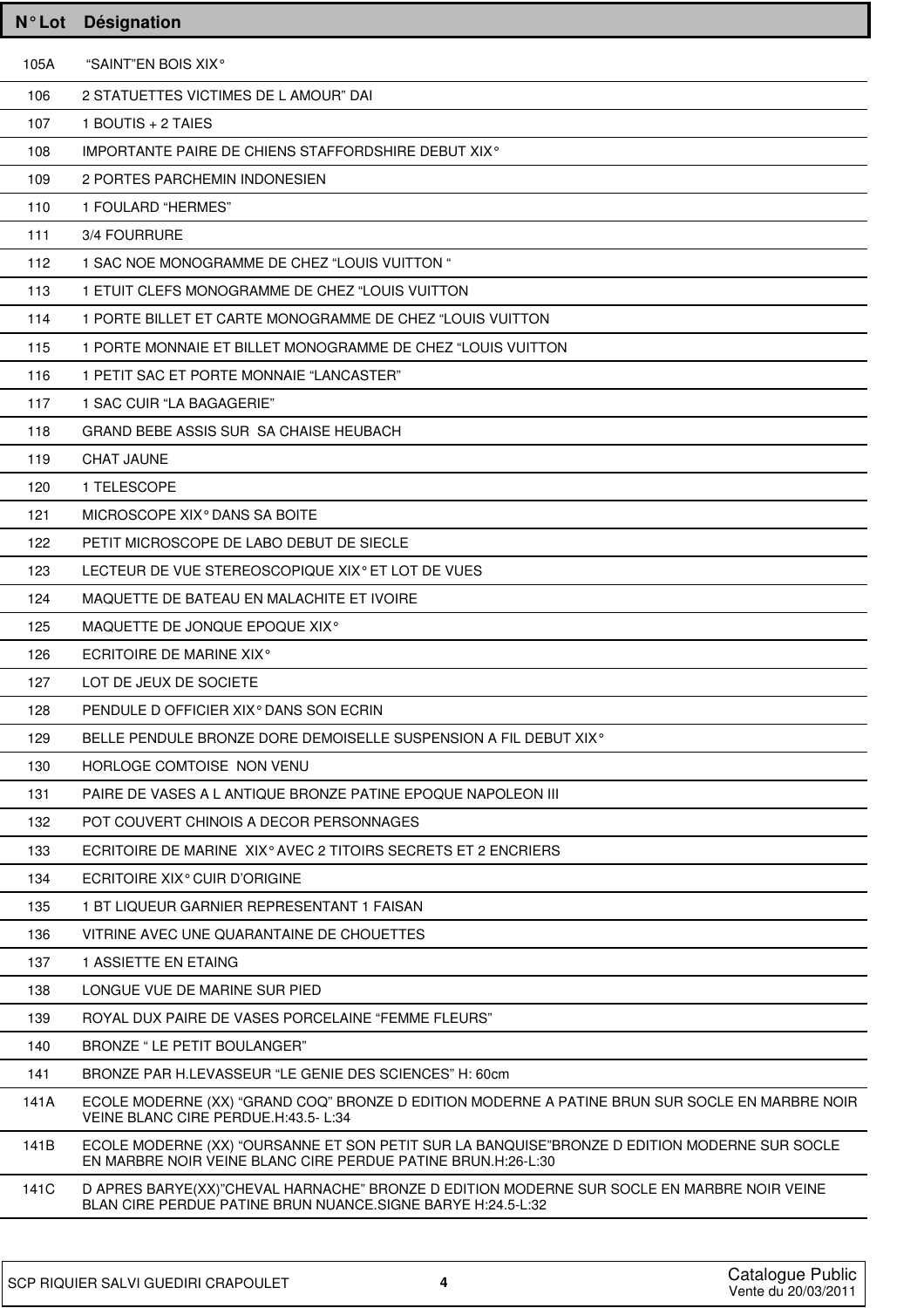| N° Lot | <b>Designation</b>                                                                                                                                                                                                 |
|--------|--------------------------------------------------------------------------------------------------------------------------------------------------------------------------------------------------------------------|
| 141D   | GIANNELLI A (XX)"BUSTE DE BEETHOVEN"BRONZE D EDITION MODERNE SUR SOCLE EN MARBRE NOIR VEINE<br>BLANC CIRE PERDUE PATINE BRUN FONCE SIGNE DATE 1965 ET SITUE "ITALY" TRACE DE MARQUE DU FONDEUR<br>H:20.5 Largeur10 |
| 141E   | PIRES YVES"ELISA"BRONZE A PATINE GRIS ARDOISE VEINE, SIGNE ET NUMEROTE 3/8, CIRE<br>PERDUE.FONDEUR:PAUMELLE.H:38.LARGEUR:32.PROFONDEUR:35                                                                          |
| 141F   | MILO (xx) ° "TAUREAU ABSTRAIT" BRONZE D EDITION MODERNE SUR MARBRE NOIR VEINE BLANC CIRE PERDUE<br>PATINE BRUN NUANCE SIGNE H:25CM 1:33.5CM                                                                        |
| 141G   | D'APRES PROSPER LECOURTIER (1851-1924)"GRAND CHEVAL"BRONZE D EDITION MODERNE A PATINE BRUN<br>NUANCE SUR SOCLE NOIR VEINE BLANC CIRE PERDUE SIGNE h/25.5 1:34                                                      |
| 141H   | D APRES CLESINGER JB (1814-1883) °COMBAT DE TAUREAUX" H: 13 L:25 BRONZE D EDITION MODERNE A PATINE<br>BRUNE CIRE PERDUE SIGNE PORTE UNE ESTAMPILLE "L ART BRONZE" QUALITE FRANCE                                   |
| 141J   | ECOLE MODERNE (XXº) "PETIT POULAIN " BRONZE D EDITON MODERNE A PATINE BRUN FONCE ET MORDORE<br>NUANCE CIRE PERDUE H:12 L: 9.5cm                                                                                    |
| 142    | VASE BOULE CERAMIQUE "PINGOUINS"                                                                                                                                                                                   |
| 142A   | <b>DUARTE Console</b>                                                                                                                                                                                              |
| 142B   | DUARTE Sculpture "le guerrier Piolet"                                                                                                                                                                              |
| 142C   | DUARTE Un psychée                                                                                                                                                                                                  |
| 142D   | <b>DUARTE Sculpture "Masai"</b>                                                                                                                                                                                    |
| 142E   | Duarte Sculpture "Brut"                                                                                                                                                                                            |
| 142F   | 1 FAUTEUIL FER                                                                                                                                                                                                     |
| 142G   | DUARTE SCULPTURE "SANS TITRE"                                                                                                                                                                                      |
| 142H   | DUARTE SCULPTURE "SANS TITRE"                                                                                                                                                                                      |
| 142K   | DIAS Milo (NE EN 1945) UN DES CHEFS DE FILE DE LA FIGURATION CRITIQUE "LE HERON" BRONZE 2/8 75X40X20                                                                                                               |
| 143    | PORTEFEUILLE DE 3 LITHOGRAPHIES ORIGINALES SIGNEES M. JOUENNE 60X80                                                                                                                                                |
| 144    | PORTEFEUILLE 5 LITHOS SIGNEES MOULOUDJI                                                                                                                                                                            |
| 145    | PORTEFEUILLE 5 CHATEAUX SIGNES RAFFLENSKI                                                                                                                                                                          |
| 146    | PORTEFEUILLE 4 LITHOS SIGNEES RAFFLENSKI ET 4 LITHOS SIGNEES R.BONFORT SUR LES MONUMENTS DE<br>PARIS NOTRE DAME.PANTEHON.OPERA ET PLACE DU TERTRE                                                                  |
| 146BIS | ALBERT ALBERT(NE EN 1966)"BLUE SPINS"Photographie numérique, tirage digigraphique sur papier baryté, contrecollé sur<br>aluminium et châssis bois. 2/8<br>63X100CM                                                 |
| 147    | PAIRE DE GRAVURES DEBUT 19° "BUSTE DE FEMME"                                                                                                                                                                       |
| 148    | LITHOGRAPHIE SIGNEE VALDIE                                                                                                                                                                                         |
| 149    | " Nohara " Lithographie E.A 9/11 Signée en bas à droite<br>HASEGAWA Shoïchi (1929)                                                                                                                                 |
| 150    | BELLMER Hans (1902 - 1975)"La poupée désarticulée à la pomme"<br>Lithographie couleur. Signée dans la planche en bas à droite, numérotée 58/150 dans la planche en bas à gauche. 63.5x43 cm.                       |
| 151    | PEYNET Raymond (1908-1999) Sans titre<br>Lithographie originale E.A.51 x 39 cm                                                                                                                                     |
| 152    | PEYNET Raymond (1908-1999) Sans titre<br>Lithographie originale.Numérotée 24/250.51 x 39 cm                                                                                                                        |
| 153    | MIRO Juan (1893-1983) Série " Mélodie Acide "<br>Cramer 1214. Lithographie originale. Numérotée 529/1500.33 x 25 cm                                                                                                |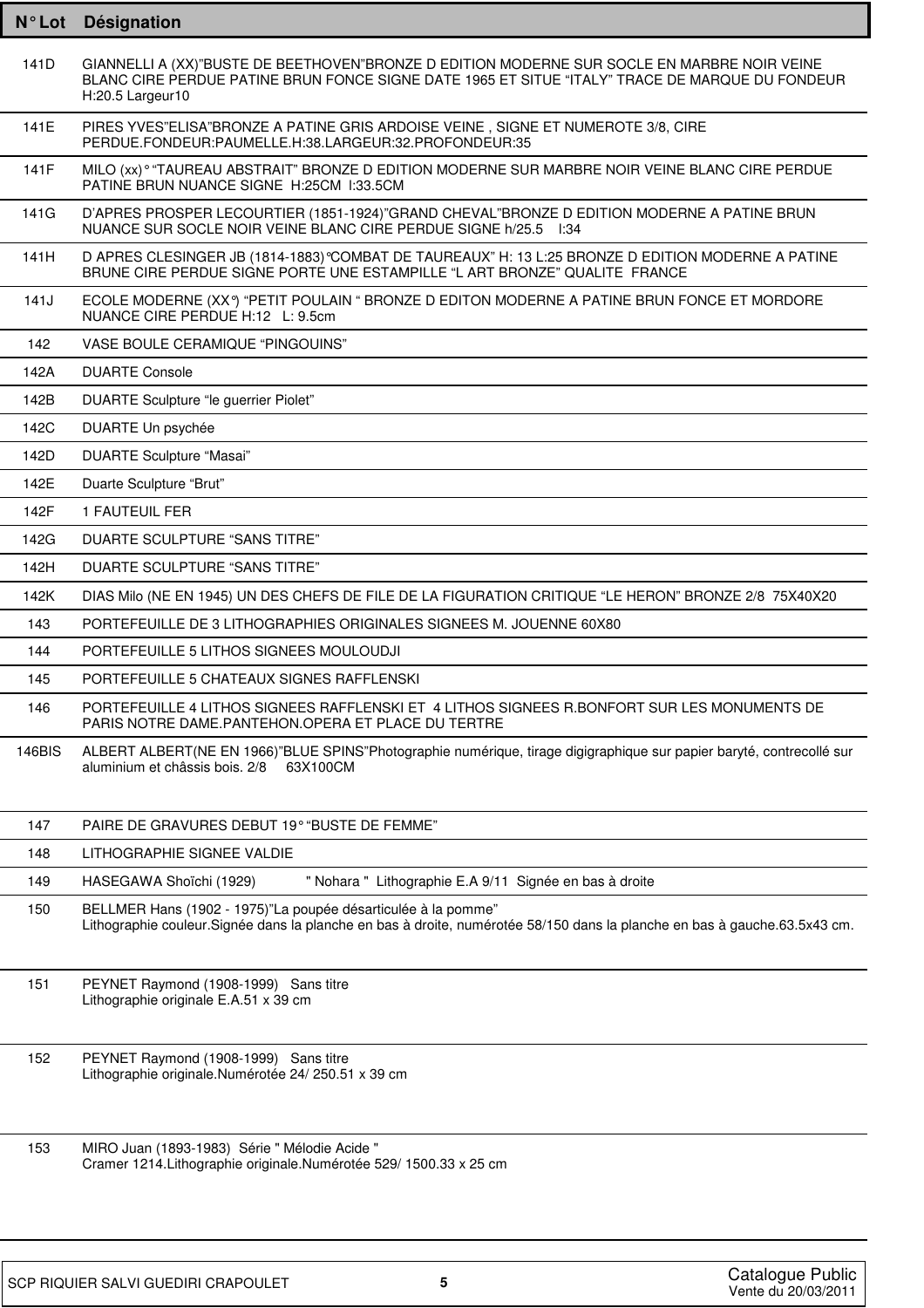| N°Lot r | <b>Désignation</b> |
|---------|--------------------|
|---------|--------------------|

154 MIRO Juan (1893-1983) Série " Mélodie Acide " Cramer 1222.Lithographie originale.Numérotée 529/ 1500.33 x 25 cm.

| 154BIS | TOFFOLI"LES OURSINS"LITHOGRAPHIE SIGNEE EN BAS A DROITE NUMEROTEE 95/125 65X50CM                                                                                                                                 |                                         |
|--------|------------------------------------------------------------------------------------------------------------------------------------------------------------------------------------------------------------------|-----------------------------------------|
| 155    | PICASSO Pablo (1881-1973) " Petit nu "vignette en lithographie.<br>$11 \times 17,5$ cm                                                                                                                           |                                         |
| 156    | CHAGALL Marc (1887-1985) " L'acrobate "<br>Carton d'invitation réalisé en lithographie pour la galerie Maeght en 1980.21 x 14,5 cm                                                                               |                                         |
| 157    | DALI Salvador (1904-1989) Série Les quatre saisons " Automne "<br>Lithographie signée dans le cuivre. Epreuve d'atelier non signée.<br>58 x 42 cm                                                                |                                         |
| 158    | DALI Salvador (1904-1989) " Cheval de la mort "<br>Série Les chevaux Daliniens impression en lithographie signée au tampon.41 x 30 cm                                                                            |                                         |
| 159    | DALI Salvador (1904-1989) " Centaure de Crête ".Série les chevaux Daliniens.Impression en lithographie signée au tampon.<br>41 x 30 cm                                                                           |                                         |
| 160    | SOULIE Toni " Flaming "Lithographie originale Numérotée 120/300.30,5 x 46,5 cm                                                                                                                                   |                                         |
| 161    | HEMERA .Lithographie Métamorphoses<br>Tirage à 298 exemplaires/ NN<br>Réalisée d'après la gouache, signée de Georges Braque<br>40 x 30 cm hors cadre<br>Exposition: Musée Georges Braque- 2010                   |                                         |
| 162    | HECATE- CIRCE .Lithographie Métamorphoses<br>Tirage à 298 exemplaires/ NN<br>Réalisée d'après la gouache, signée de Georges Braque 1962.<br>40 x 30 cm hors cadre<br>Exposition: Musée Georges Braque- 2010      |                                         |
| 163    | LES OISEAUX BLEUS . Lithographie Métamorphoses<br>Tirage à 298 exemplaires/ NN<br>Réalisée d'après la gouache, signée de Georges Braque 1963.<br>30 x 40 cm hors cadre<br>Exposition: Musée Georges Braque- 2010 |                                         |
| 164    | LE CHAR DE MEDEE . Lithographie Métamorphoses<br>Tirage à 298 exemplaires/ NN<br>Réalisée d'après la gouache, signée de Georges Braque 1962.<br>30 x 40 cm hors cadre<br>Exposition: Musée Georges Braque- 2010  |                                         |
| 165    | WAROQUIER HENRY (1881-1970)PAIRE D EAUX FORTES SIGNEES ET INTITULEES"LE MAQUISARD" ET "L ACTEUR"<br>REALISEES POUR ILLUSTRER "VISAGES" DE GEORGES DUHAMEL .EDITEESA 160EX.38X28CM                                |                                         |
| 166    | BONNARD PIERRE(1867-1947)"FEMME AU BAIN" LITHOGRAPHIE SIGNEE DU MONOGRAMME ET NUMEROTEE<br>187/200.30X21CM                                                                                                       |                                         |
| 167    | D ANTY HENRY(1910-1988)"VILLAGE ANIME EN HIVER" LITHOGRAPHIE DEDICACEE SIGNEE ET NUMEROTEE<br>1/100.64X46CM                                                                                                      |                                         |
| 168    | MOULY MARCEL(1918-2008)"PAYSAGE DE PROVENCE"LITHOGRAPHIE ORIGINALE SIGNEE ET NUMEROTEE 15/220.<br>37X56                                                                                                          |                                         |
|        | 6<br>SCP RIQUIER SALVI GUEDIRI CRAPOULET                                                                                                                                                                         | Catalogue Public<br>Vente du 20/03/2011 |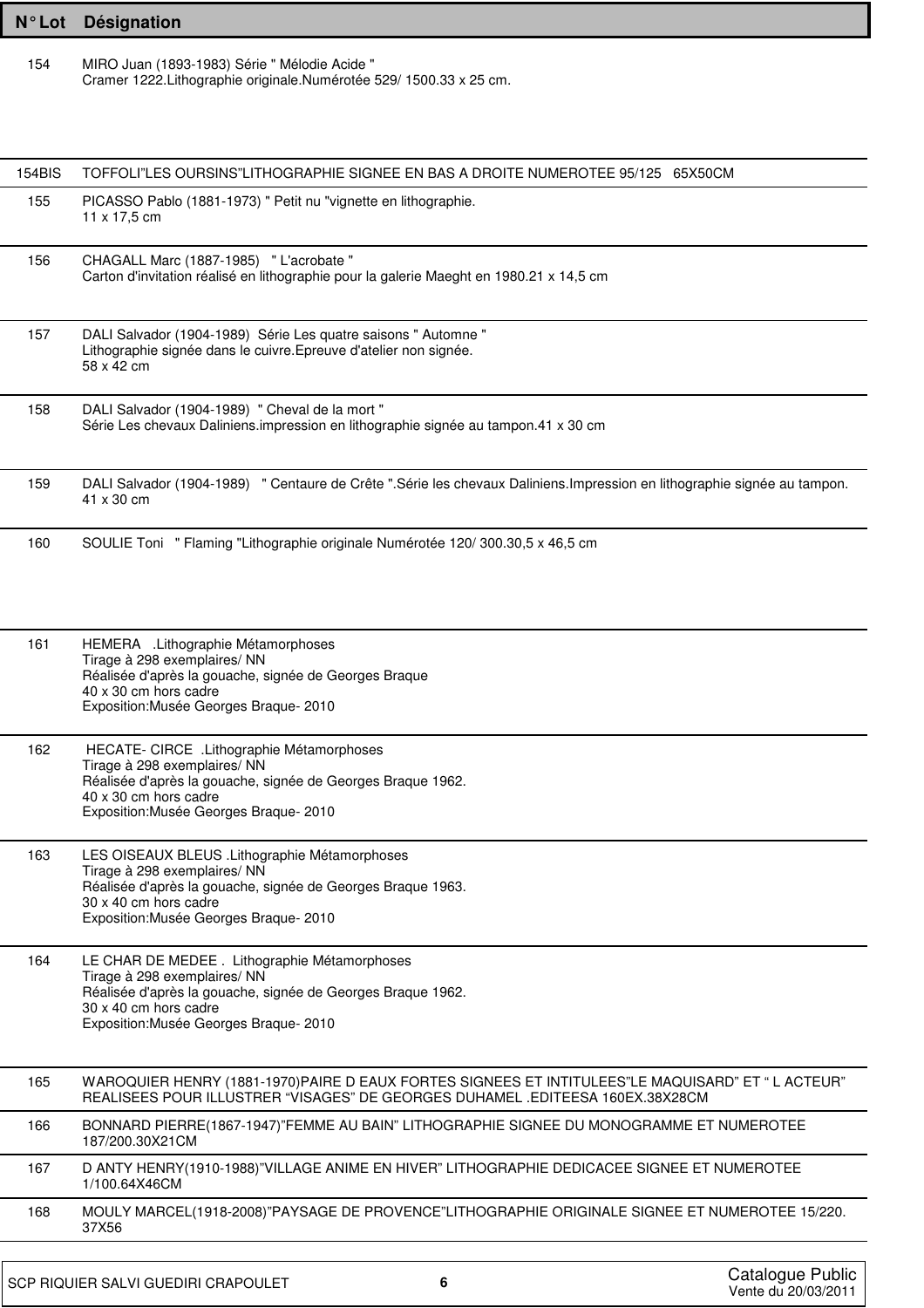| $N^{\circ}$ Lot | Désignation                                                                                                                                                            |
|-----------------|------------------------------------------------------------------------------------------------------------------------------------------------------------------------|
| 169             | AGOSTINI TONY(1916-1990)"NATURE MORTE EN BLEU"ILITHOGRAPHIE ORIGINALE SIGNEE EPREUVE D ARTISTE<br>74.5X54.5CM                                                          |
| 170             | TOFFOLI (1907-1999) "FEMME AU TRAVAIL" LITHOGRAPHIE SIGNEE EN BAS A DROITE AVEC UN ENVOI NUMEROTEE<br>EN BAS A GAUCHE 116/150<br>70X55 CM                              |
| 171             | NEUQUELMAN LUCIEN(1909-1988) "PAYSAGE DE PROVENCE POINTILLISTE"LITHOGRAPHIE SIGNEE EN BAS A<br>DROITE NUMEROTEE XX/CXX 75X52CM                                         |
| 172             | PAIRE DE GRAVURES "OISEAUX" D APRES J.GOULD                                                                                                                            |
| 173             | VERNET "LE TOURNANT DANGEREUX ET L ARRET BRUSQUE"                                                                                                                      |
| 174             | GRAVURE ANGLAISE" RACING" DANS SON CADRE D EPOQUE                                                                                                                      |
| 175             | DUBURQUOY "VUE DU PALAIS DES 4 NATIONS PARIS" DESSIN D ARCHITECTURE AQUARELLESIGNE EN BAS A<br>DROITE DATE 1866 63X96CM                                                |
| 176             | TREMOIS " LE LIVRE D EROS"SUPERBE EMBOITAGE SUR VELIN NUMEROTE RICHEMENT ORNE DE 100 GRAVURES<br>MONOTYPE ET GOUACHE +3 LIVRES+ CARTON DE DESSIN PERSONNAGES ILLUSTRES |
| 177             | R. CAVALLO "SCENES DE MARINE " PAIRE DE GRAVURES ANGLAISES                                                                                                             |
| 178             | REDON J.C (XIX°-XX°) "BATEAUX EN MER" PAIRE DE GOUACHES AQUARELLEES FORMANT PENDANT SIGNEES<br>23X18CM                                                                 |
| 179             | LYDIS MARIETTE(1890-1970) "LA PETITE BALLERINE" AQUATINTE SIGNEE 61X46CM                                                                                               |
| 180             | MAILLOL ARISTIDE(1861-1944)"DEUX FEMMES AU BAIN"LITHOGRAPHIE SIGNEE DU MONOGRAMME SUR PAPIER<br>PORTANT LE TIMBRE SEC "PUR FIL MARAIS"                                 |
| 181             | ECOLE FRANCAISE XX <sup>o</sup> "PORTRAITS" PAIRE DE SANGUINES FORMANT PENDANTS REALISEES EN 1972-1973                                                                 |
| 182             | "VUE DE FLORENCE" ESTAMPE 22.5X24                                                                                                                                      |
| 183             | HUCHET URBAIN (NE EN 1930) "ATTELAGE DEVANT MAXIME'S" LITHOGRAPHIE SIGNEE ET NUMEROTEE 275/500<br>18X26.5 CM                                                           |
| 184             | 1 HUILE SUR CARTON "DEJEUNER SUR L'HERBRE"                                                                                                                             |
| 185             | <b>DESSIN ZOUAVE 1863</b>                                                                                                                                              |
| 186             | GRAVURE "LE CONGRES DE PARIS 1856"                                                                                                                                     |
| 187             | GRAVURE PAR DEMARTEAU                                                                                                                                                  |
| 188             | BOULNOIS (NE EN 1929) "PAYSAGE DE NEIGE EN ALLEMAGNE" HUILE SUR PANNEAU SIGNEE EN BAS A DROITE<br>38X55CM                                                              |
| 189             | NON SIGNEE "GRUE CHANTIER" HUILE SUR CONTREPLAQUEE 59X77                                                                                                               |
| 189A            | BASKA"CHAMBRE AVEC VUE"ACRYLIQUE SUR TOILE 92X76CM                                                                                                                     |
| 189B            | BASKA"INTERIEUR ROSE A LA MANDOLINE"ACRYLIQUE SUR TOILE 80X60CM                                                                                                        |
| 189BIS          | BARTHELEMY CATHERINE(NE EN 1951) "ROMEO ET JULIETTE" HUILE SUR TOILE 55X46                                                                                             |
| 189C            | BASKA"INTERIEUR A LA GUITAIRE ET ENCRIER"ACRYLIQUE SUR TOILE 61X50 CM                                                                                                  |
| 189D            | BASKA"SAISON DES LILAS"ACRYLIQUE SUR TOILE 65X54CM                                                                                                                     |
| 189E            | BASKA"ATELIER D ARTISTE"ACRYLIQUE SUR TOILE 55X46CM                                                                                                                    |
| 189F            | BASKA"LA SOUPIERE VERTE"ACRYLIQUE SUR TOILE 55X46CM                                                                                                                    |
| 190             | ROSE Georges (1895 - 1951) "Le Pont d'Avignon, 1936" Aquarelle sur papier. Signé en bas à droite, située et datée en bas à<br>gauche<br>22x31 cm.                      |

FRANK-WILL (1900 - 1951) "Le port de Dieppe, 1929" Aquarelle sur papier.Signée en bas à droite, située et datée en bas à 191 gauche<br> $47.5x61.5$  cm.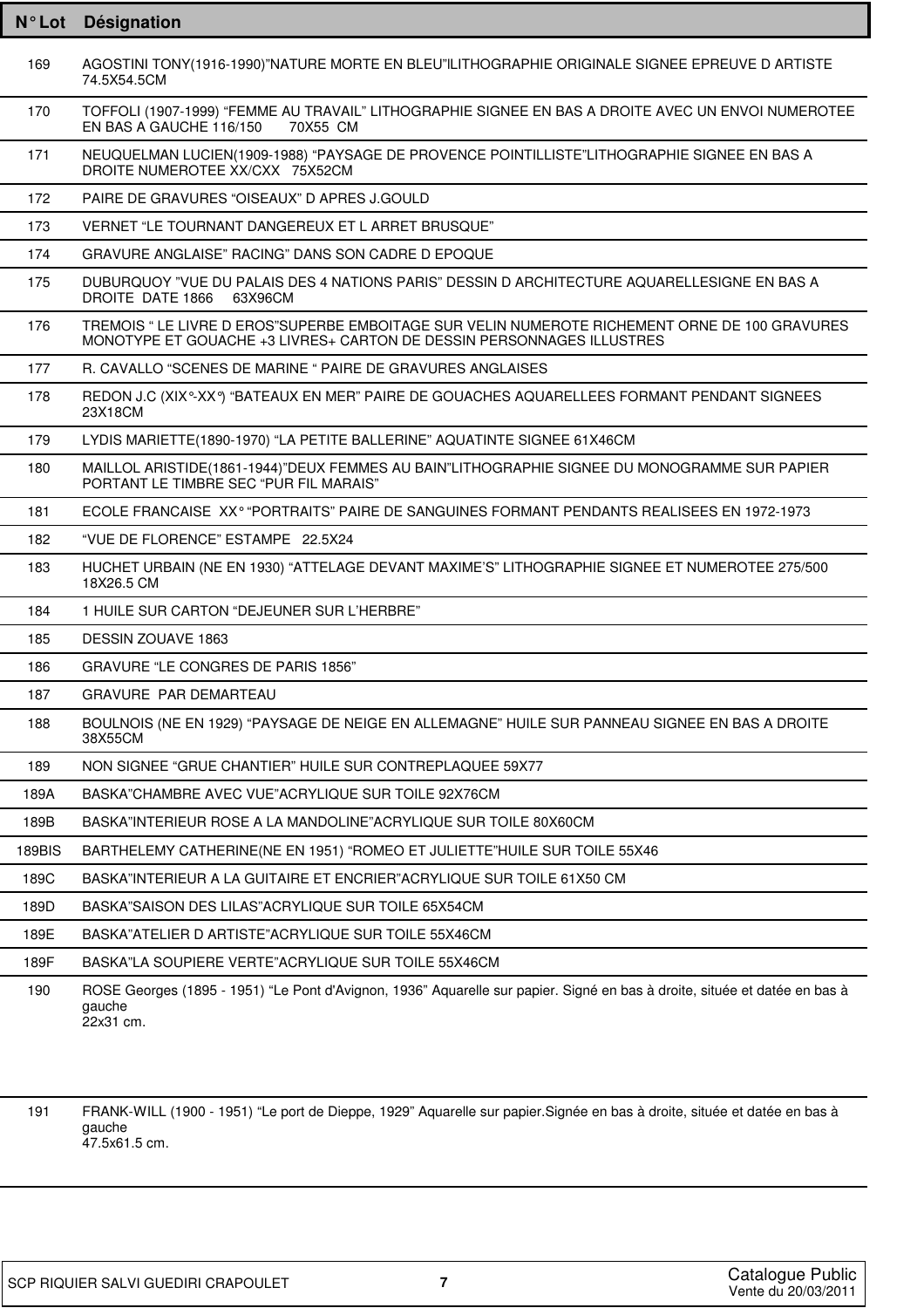| $N^{\circ}$ Lot | Désignation                                                                                                                                                                                          |
|-----------------|------------------------------------------------------------------------------------------------------------------------------------------------------------------------------------------------------|
| 192             | DAVID Hermine (1886 - 1970) "La jetée à Saint-Vaast la Hougue.<br>Aquarelle sur papier. Signé et situé en bas à gauche. 38.5x52.5 cm.<br>Provenance: uccession Guy KROHG, héritier de Hermine DAVID. |
| 193             | LAGRUE Jean-Pierre (1939)" La foule " Aquarelle.<br>Signée en bas à droite .45 x 63 cm                                                                                                               |
| 194             | MALLE Charles (Né en 1935)"Paris, le Moulin Rouge et Montmartre".Aquarelle sur papier.Signée en bas à droite.32.5x49.5<br>cm.                                                                        |
| 195             | DALI Salvador (1904-1989) "Tour de France cycliste"<br>Gravure originale signée dans le cuivre. Une des 100.25 x 33 cm                                                                               |
| 196             | LIOT Eric (1964) "Mickey, ce n'est plus ce que c'était "Assemblage<br>VII/VIII $E.A.60 \times 50$ cm                                                                                                 |
| 197             | D'après Andy WARHOL " Marylin "Sérigraphie.91 x 91 cm                                                                                                                                                |
| 198             | GENIN Lucien (1894 - 1953)"Le Châtelet à Paris"<br>Gouache sur papier. Signée en bas à droite. 20x26 cm.                                                                                             |
| 199             | LES OISEAUX BLEUS. Tirage 199 exemplaires<br>Cachet " Armand Israël, baron de Loewenfeld " Paris, 2005<br>Réalisée d'après la gouache, signée de Georges Braque 1963<br>78 x 120 cm                  |
| 200             | BOREADE .Tirage 150 exemplaires<br>Cachet " Armand Israël, baron de Loewenfeld " Paris, 2005<br>Réalisée d'après la gouache, signée de Georges Braque 1963<br>78 x 113 cm                            |
| 201             | DYONISOS. Tirage 199 exemplaires.<br>Cachet " Armand Israël, baron de Loewenfeld " Paris, 2005<br>Réalisée d'après la gouache, signée de Georges Braque 1963<br>55 x 44 cm                           |
| 201A            | MAGALI ARBIB (NE EN 1976) "NEW YORK" TECHNIQUE MIXTE SUR TOILE 110X80CM                                                                                                                              |
| 201B            | MAGALI ARBIB (NE EN 1976) "PLYMOUTH" TECHNIQUE MIXTE COLLAGES 160x75cm                                                                                                                               |
| 201BIS          | CHANE "2 PERSONAGES" TECHNIQUE MIXTE SUR TOILE                                                                                                                                                       |
| 201C            | MAGALI ARBIB (NE EN 1976) "LA FEMME CINEMA" TECHNIQUE MIXTE COLLAGES 100x90cm                                                                                                                        |
| 201D            | MAGALI ARBIB (NE EN 1976) "NEIL AMSTRONG"TECHNIQUE MIXTE COLLAGES 100x80cm                                                                                                                           |
| 201TER          | CHANE "SANS TITRE" TECHNIQUE MIXTE SUR TOILE                                                                                                                                                         |
| 202             | ELIOTT HARRY (1882-1959)"UN CHIEN DANS UN JEU DE QUILLE" ESTAMPE SIGNEE. 25.5X36.5CM                                                                                                                 |
| 203             | GEORGIO(NE EN 1938)"PORTRAITS DE FEMME" PAIRE DE GOUACHES ET SANGUINE FORMANT PENDANTS<br>SIGNEES 29X20CM                                                                                            |
| 204             | ECOLE PERSANE(XX)"SCENES DE VIE"PAIRE DE GOUACHES FORMANT PENDANTS 18.5X14CM                                                                                                                         |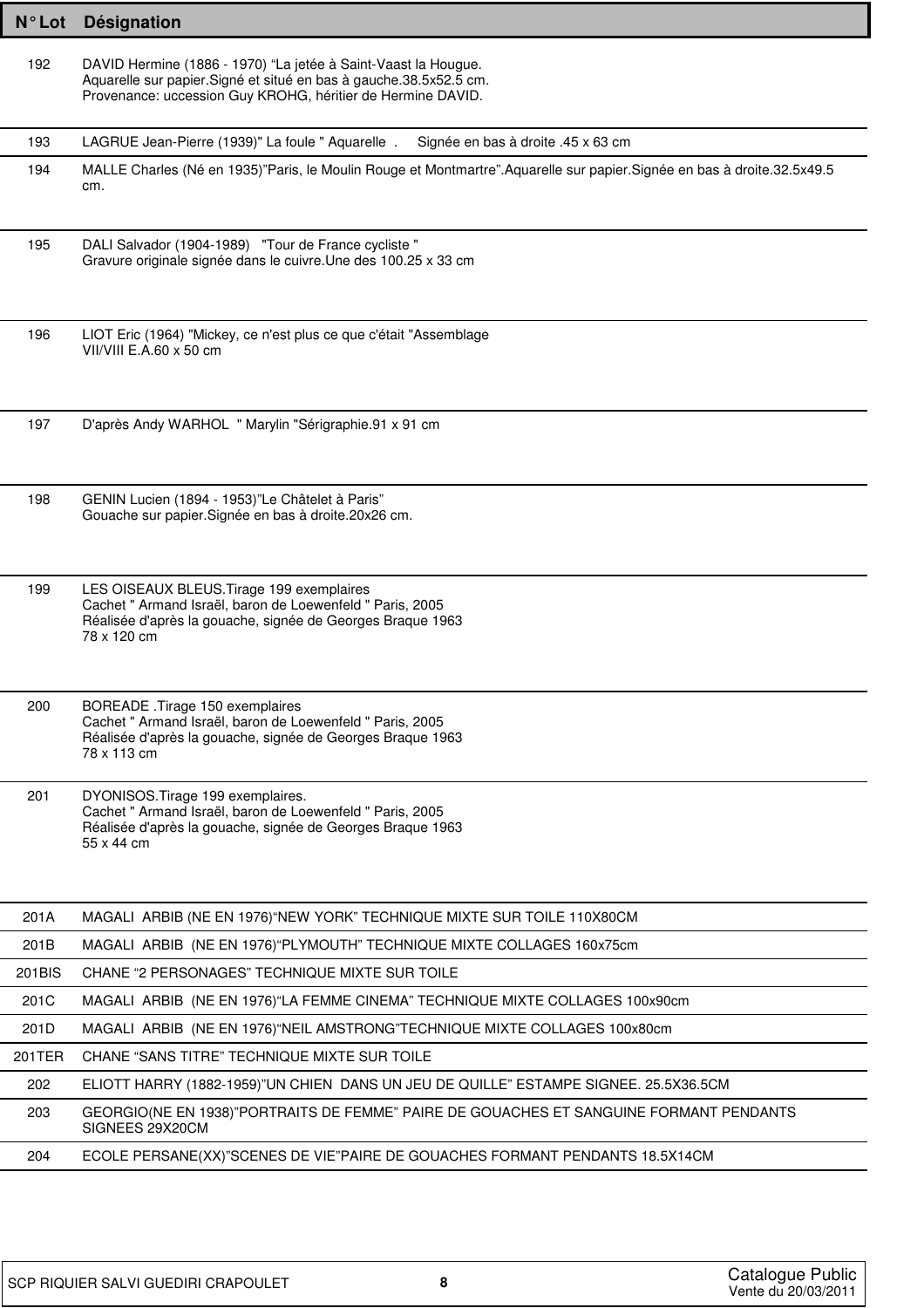| N°Lot Désignation |
|-------------------|
|                   |

205 GAZI I.G. (1900 - 1975)Le Lapin Agile sous la neige Aquarelle gouachée sur papier Signée en bas à droite.26,5x34,5 cm

| 206  | GENASI JEAN(ACTIF DEBUT XXº)"INTERIEUR JAPONISANT" HUILE SUR PANNEAU SIGNEE EN BAS A DROITE 80X60<br>CМ                                    |
|------|--------------------------------------------------------------------------------------------------------------------------------------------|
| 207  | SIGNATURE ILLISIBLE"DATE 1975" GOUACHE 40X32 CM                                                                                            |
| 208  | TOURNON GEORGES (ACTIF ENTRE 1928 ET 1958) "LES CLOCHARDS" TECHNIQUE MIXTE SIGNEE EN BAS A DROITE<br>23X32 CM (LA PAIRE)                   |
| 209  | PAIRE DE GRAVURES DE MODES ANCIENNES 1880                                                                                                  |
| 210  | GRAVURE "L AMOUR ADOLESCENT"                                                                                                               |
| 211  | SANGUINE PAR JEAN VYBOUD "NU ALLONGE"                                                                                                      |
| 212  | LAZAROTTI LIONEL (XXº) "VOILIER PRES DE LA COTE" HUILE SUR PANNEAU SIGNEE13X20CM                                                           |
| 213  | SICHA WI (VERS 1950) "TROIS MAT EN MER" HUILE SUR CARTON SIGNEE DATE 47 23.5X33.5 CM                                                       |
| 214  | CABANE E "PAYSAGE A L'ARBRE" HUILE SUR PANNEAU 35X27 CM                                                                                    |
| 214A | LAPEYRE SERGE (NE EN 1953) "RESONANCE" TECHNIQUE MIXTE SUR TOILE 89X116CM                                                                  |
| 214B | LAPEYRE SERGE (NE EN 1953) " RESONANCE D UN PORTRAIT" TECHNIQUE MIXTE SUR TOILE 100X100CM                                                  |
| 214C | LAPEYRE SERGE (NE EN 1953) " RESONANCE DE L ARBRE" TECHNIQUE MIXTE SUR TOILE 116X89CM                                                      |
| 215  | MEGUIN Regine"Côtes rocheuses"Huile sur toile 38x61cm                                                                                      |
| 216  | DUVAL " PAYSAGE RIVIERE" HUILE SUR TOILE 55X38                                                                                             |
| 217  | DUVAL "SOUS BOIS" HUILE SUR TOILE 55X38                                                                                                    |
| 218  | DUTEIL Jean-Claude (Né en 1950) "A Villers" Huile sur toile<br>Signée en bas à droite, contresignée et titrée au dos 27x41 cm.             |
| 219  | BAIJOT Léopold (Né en 1936) "Les visiteurs de Venise" Huile sur toile<br>Signée et datée 05 en bas à gauche 40x50 cm.                      |
| 220  | HUCHET Urbain (Né en 1930) "La jetée" Acrylique sur toile.<br>Signée en bas à droite, contresignée et titrée au dos<br>65x54 cm.           |
| 221  | FRANCAIS Anne (1909 - 1995) "Etude de chiens, Bouvier d'Appenzell" Pastel sur papier. Signé en bas à droite . 48x62.5 cm.                  |
| 222  | CALOGERO Jean (Né en 1922) "Composition surréaliste aux deux visages" Huile sur toile. Signée en bas à gauche. 60X73<br>cm                 |
| 223  | PREVOST Jean (Né en 1934) "La Gioconda à Paris, 1996" Huile sur toile. Signée et datée en bas à droite, titrée sur le<br>châssis.46x55 cm. |
| 224  | DUBUC Roland (1924 - 1998) "Paris, le Pont-Neuf" Huile sur toile.<br>Signée en bas à gauche.46x55 cm.                                      |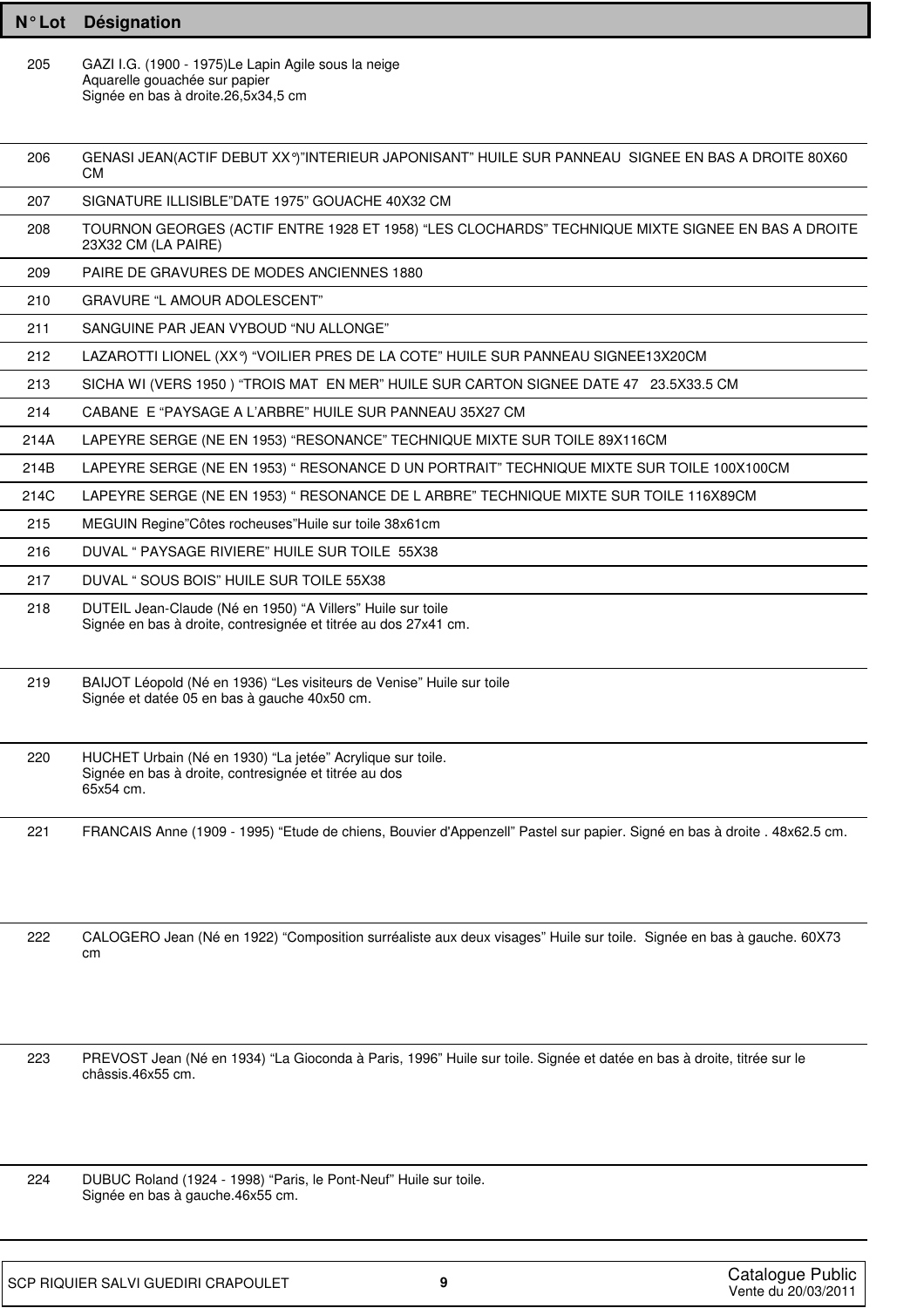| <b>N°Lot</b> | Désignation                                                                                                                               |
|--------------|-------------------------------------------------------------------------------------------------------------------------------------------|
| 225          | MARANGIO Carlo (Né en 1936) "Composition bleue et mauve, vers 1973". Huile sur toile. Signée en bas à droite. 91 x 72 cm                  |
|              |                                                                                                                                           |
|              |                                                                                                                                           |
|              |                                                                                                                                           |
| 226          | AMBILLE Paul (1930-2010) " La gourmandise "Huile sur toile. Signée en bas à droite, daté 57. 97 x 130 cm                                  |
|              |                                                                                                                                           |
| 227          | DAYEZ Georges (1907-1991) " La porte des Lilas " Huile sur toile                                                                          |
|              | Signée en bas à droite.27 x 35 cm                                                                                                         |
|              |                                                                                                                                           |
| 228          | LE GUIRRIEC " La marée à Loctudy "Huile sur toile .SIGNEE EN BAS A DROITE.22X27cm                                                         |
| 229          | MICHEL HENRY (1928)" Les coquelicots et la mer". Huile sur toile . Signée en bas à gauche . 25 x 35 cm                                    |
| 230          | LAUZERO Albert (1909-2006) " Le Crotoy " Huile sur toile .<br>Signée en bas à gauche .46x55cm                                             |
| 231          | GALLET J." Tolède 1962 "Huile sur toile .Signée en bas à droite .58 x 73 cm                                                               |
| 232          | LAUZERO Albert (1909-2006) " Les Platanes du parc " Huile sur toile. Signée en bas à droite.<br>54 x 73 cm                                |
| 233          | HOSOTTE (1936)" L'Église de Berghiem " Huile sur toile .81 x 100 cm                                                                       |
| 233BIS       | MALLE Charles (Né en 1935). Le Tréport vu des quais.<br>Huile sur toile. Signée en bas à droite, contresignée et titrée au dos. 46x55 cm. |
| 234          | TOBIASSE Théo (1927) " Les Amoureux "Terra gravure                                                                                        |
|              | numérotée 125/199                                                                                                                         |
|              |                                                                                                                                           |
| 235          | POLIAKOFF Serge (1900-1969) " Composition "Sérigraphie, Atelier Sorlier.Numérotée 77/ 180.75,5 x 53,5 cm                                  |
|              |                                                                                                                                           |
| 236          | FOURNIER JB (NE EN 1959)"DANSEUSES EN TUTU" HUILE SUR TOILE SIGNEE 55X46CM                                                                |
| 236BIS       | "POULES ET TROPHEES DE CHASSE"HUILE SUR TOILE                                                                                             |
| 236QUA       | TABLEAU "SACRE COEUR"                                                                                                                     |
| 236TER       | GRAND TABLEAU "VASE FLEURS BLANCHES"                                                                                                      |
| 237          | DEBERDT Françoise (NE EN 1934) "NU" HUILE SUR TOILE SIGNE EN BAS A DROITE 61X80                                                           |
| 238          | DONDAINE Lucien (NE EN 1926) "EGLISE D'AUVERS SUR OISE"HUILE SUR TOILE SIGNEE EN BAS A DROITE 38X46                                       |
| 239          | MISCHKINE OLGA (1910-1985) "NATURE MORTE" HUILE SUR TOILE SIGNEE EN BAS A GAUCHE 50X61 CM                                                 |
| 240          | CHENU LUCIEN (1913-2004) "MARAIS VENDEEN"HUILE SUR TOILE SIGNEE EN BAS A GAUCHE 55X46 CM                                                  |
| 241          | CRISTAUX F. "SCENE DE PLAGE" HUILE SUR TOILE                                                                                              |
| 242          | CRISTAUX J. "BORD DE MER" HUILE SUR TOILE                                                                                                 |
| 243          | BOTERO (D APRES)"BEAUTE SUR CANAPE"HUILE SUR TOILE 92X61CM                                                                                |
| 244          | LAZAROTTI LIONEL (XXº) "PECHEURS PRES DU PORT" HUILE SUR PANNEAU SIGNEE 20.5X27.5 CM                                                      |
| 246          | LEROUX (XXº) " BORD D ETANG ANIME" HUILE SUR TOILE SIGNEE 3X41CM                                                                          |
| 248          | CRISTAUX "JEUX D'ENFANTS SUR LA PLAGE"HUILE SUR TOILE                                                                                     |
| 249          | HUILE SUR TOILE SCENE VILLAGEOISE "VILLAGE DU LOT"                                                                                        |
| 250          | MURNOT FELIX "HALTE SOUS LES ARBRES" HUILE SUR PANNEAU 47X35CM                                                                            |
| 251          | BOULNOIS (NE EN 1929) " PARIS BASTILLE" HUILE SUR TOILE SIGNEE EN BAS A DROITE 40X50CM                                                    |
| 252          | BOULNOIS (NE EN 1929) "PARIS MONTMARTRE" HUILE SUR TOILE SIGNEE EN BAS A DROITE 46X55CM                                                   |
| 253          | BOULNOIS (NE EN 1929) "PARIS MONTMARTRE"HUILE SUR TOILE SIGNEE EN BAS A DROITE 65X55CM                                                    |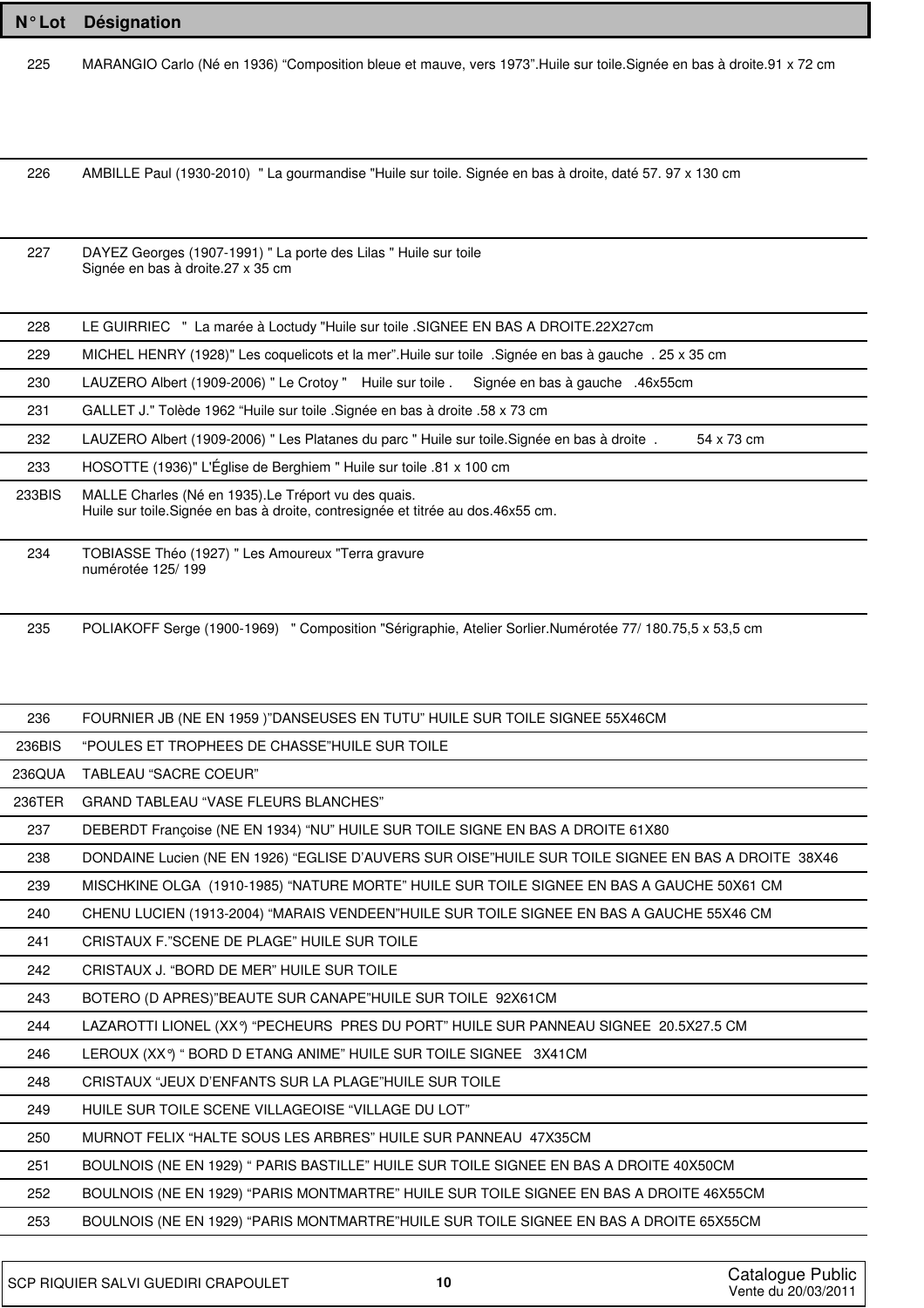| <b>N°Lot</b>                                                                         | Désignation                                                         |  |
|--------------------------------------------------------------------------------------|---------------------------------------------------------------------|--|
| 254                                                                                  | PAIRE APPLIQUES BRONZE 1 BRAS DE LUMIERE                            |  |
| 255                                                                                  | PAIRE APPLIQUES DORE 2 BRAS DE LUMIERE                              |  |
| 256                                                                                  | 1 CANAPE 2 PLACES STYLE L. XV TISSU A FLEURS BEIGE                  |  |
| 257                                                                                  | 1 TABLE A THE                                                       |  |
| 258                                                                                  | 1 CONSOLE DOREE DEMI LUNE DESSUS BOIS AVEC ACCIDENT                 |  |
| 259                                                                                  | 1 COFFRE SCULPTE BOIS CLAIR                                         |  |
| 260                                                                                  | 1 Lampe pied sable                                                  |  |
| 261                                                                                  | 1 lampe pied flammé beige et bleue                                  |  |
| 262                                                                                  | 1 CANAPE L. XV TISSU BLEU ET DORE                                   |  |
| 263                                                                                  | Paire d'appliques bronze pâte de verre                              |  |
| 264                                                                                  | 1 PETIT CHEVET 3 TIROIRS                                            |  |
| 265                                                                                  | PAIRE APPLIQUES 1 BRAS DE LUMIERE BRONZE                            |  |
| 266                                                                                  | Commode acajou 6 tiroirs style L. XV dessus marbre gris noir        |  |
| 267                                                                                  | COMMODE STYLE LOUIS XV 2 TIROIRS EN MARQUETERIE DESSUS MARBRE ROUGE |  |
| 268                                                                                  | MEUBLE ENFILADE ATTRIBUE A JULES LELEU"                             |  |
| 269                                                                                  | 1 ARMOIRE ANCIENNE PROVINCIALE FERRURE METAL                        |  |
| 270                                                                                  | 1 ARMOIRE BOIS DE ROSE                                              |  |
| 271                                                                                  | 1 FAUTEUIL CRAPEAU VELOURS ROUGE                                    |  |
| 272                                                                                  | 2 CHAISES VELOUR ROUGE                                              |  |
| 273                                                                                  | <b>TABLE CHEVET</b>                                                 |  |
| 274                                                                                  | 2 CHAISES                                                           |  |
| 275                                                                                  | <b>TABLE OVALE</b>                                                  |  |
| 276                                                                                  | PAIRE D APPLIQUE DE STYLE DIRECTOIRE EN BRONZE                      |  |
| 278                                                                                  | <b>CHAISE ANCIENNE</b>                                              |  |
| 279                                                                                  | 2 FAUTEUILS STYLE LOUIS XVI                                         |  |
| 280                                                                                  | <b>GLACE TRUMEAU EPOQUE DIRECTOIRE</b>                              |  |
| 281                                                                                  | 2 PRIES DIEUX PAILLES                                               |  |
| 282                                                                                  | <b>TABOURET DE PIANO</b>                                            |  |
| 283                                                                                  | PARAVENT BOIS                                                       |  |
| 284                                                                                  | PETITE TABLE PLIANTE BOIS                                           |  |
| 285                                                                                  | PETITE TABLE BOIS NOIR AVEC 1 TIROIR                                |  |
| 286                                                                                  | PETITE COMMODE 5 TIROIRS DESSUS MARBRE                              |  |
| 287                                                                                  | 1 MEUBLE LAVABO                                                     |  |
| 288                                                                                  | CONSOLE                                                             |  |
| 289                                                                                  | <b>CHEVALET</b>                                                     |  |
| 290                                                                                  | <b>SELLETTE</b>                                                     |  |
| 291                                                                                  | 2 FAUTEUILS VOLTAIRE                                                |  |
| 292<br>293                                                                           | TABOURET (ESCABEAU)<br>BONNETIERE EN MERISIER DE SAINTONGE          |  |
| 294                                                                                  | 1 TAPIS FAIT MAIN L; 200 1:200                                      |  |
| 301                                                                                  | GHOUM SOIE 097X064                                                  |  |
| 302                                                                                  | ISPAHAN SOIE 124X083                                                |  |
| 303                                                                                  | HERIZE SOIE 188X123                                                 |  |
|                                                                                      |                                                                     |  |
| Catalogue Public<br>SCP RIQUIER SALVI GUEDIRI CRAPOULET<br>11<br>Vente du 20/03/2011 |                                                                     |  |